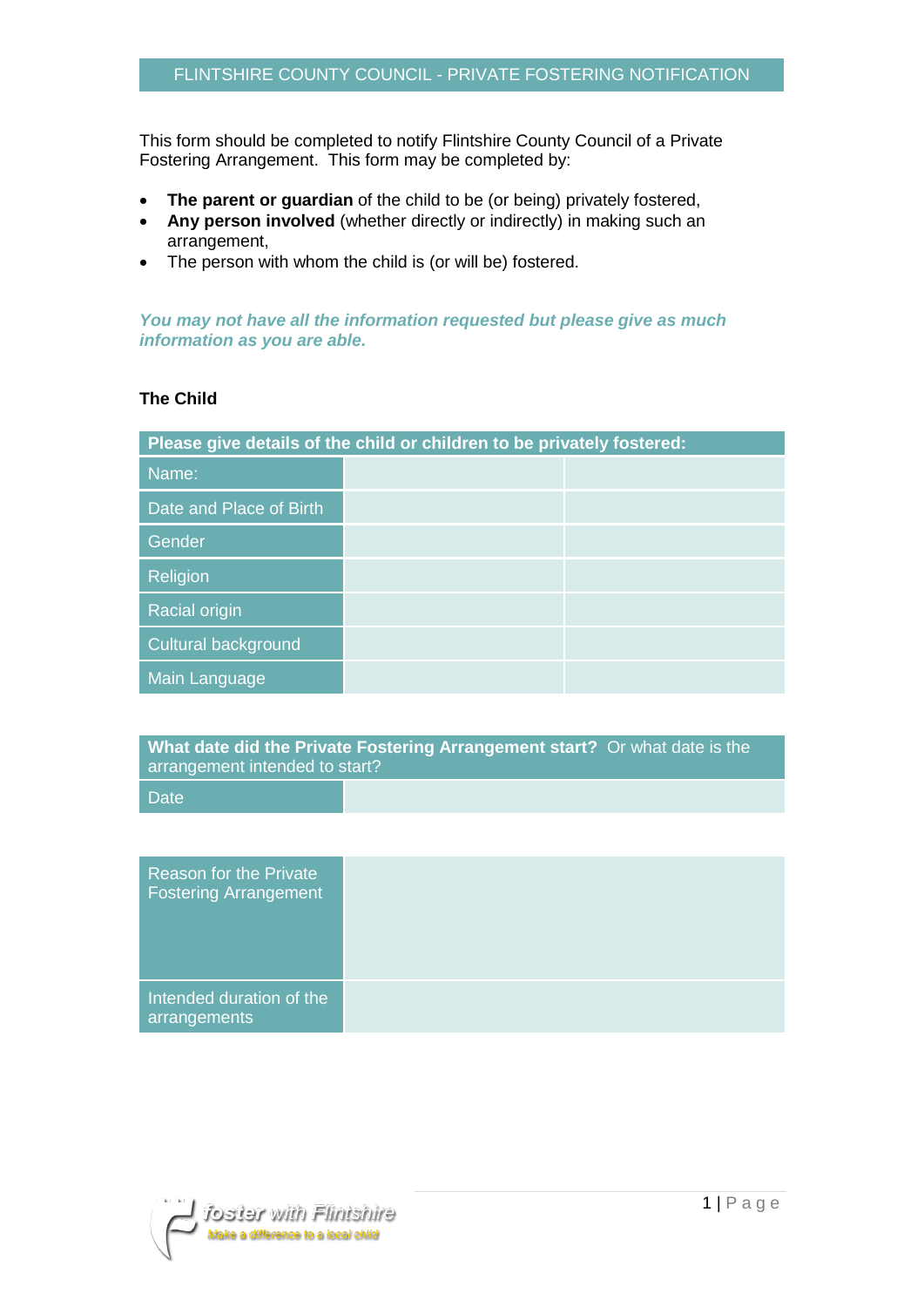## **Child's Parents and Family**

| Please give details of the parent/s or person having parental responsibility: |  |  |
|-------------------------------------------------------------------------------|--|--|
| Name:                                                                         |  |  |
| Gender                                                                        |  |  |
| Date of Birth                                                                 |  |  |
| <b>Ethnic Origin</b>                                                          |  |  |
| Main Language                                                                 |  |  |
| <b>Address</b>                                                                |  |  |
| Previous Addresses (for<br>last 5 years)                                      |  |  |
| Telephone                                                                     |  |  |

| Details of any siblings of the child             |  |  |
|--------------------------------------------------|--|--|
| <b>Name</b>                                      |  |  |
| Date of birth                                    |  |  |
| Gender                                           |  |  |
| Details of the<br>arrangements for their<br>care |  |  |

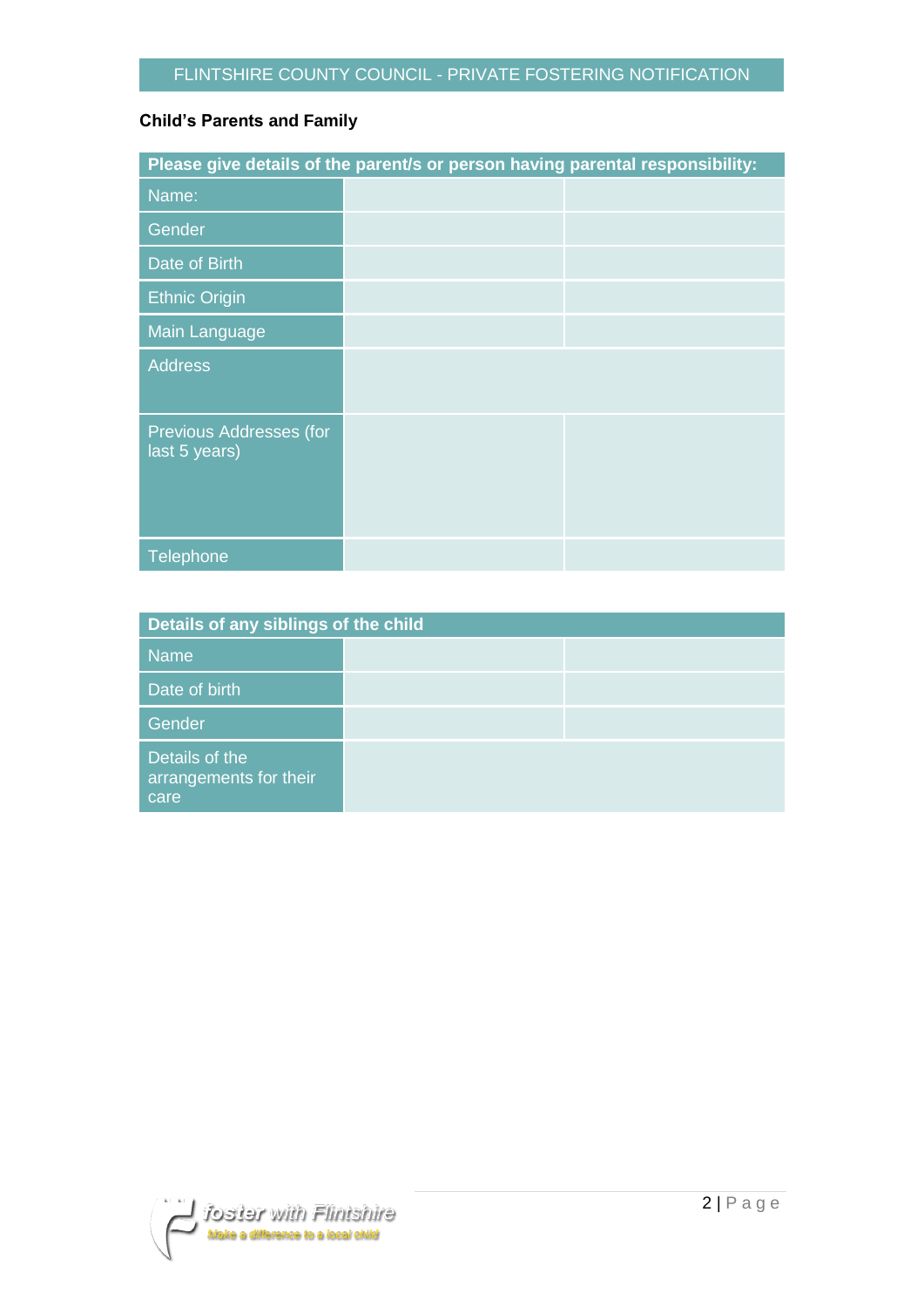## **Living Arrangements for the Child**

| Details of the person providing care (current or proposed private foster carer)             |  |                  |  |
|---------------------------------------------------------------------------------------------|--|------------------|--|
| Name:                                                                                       |  |                  |  |
| Gender                                                                                      |  |                  |  |
| Date of Birth                                                                               |  |                  |  |
| <b>Ethnic Origin</b>                                                                        |  |                  |  |
| Main Language                                                                               |  |                  |  |
| <b>Address</b>                                                                              |  |                  |  |
|                                                                                             |  | <b>Postcode:</b> |  |
| Telephone                                                                                   |  |                  |  |
| Any criminal convictions<br>of the proposed or<br>current private foster<br>carer:          |  |                  |  |
| Any offences of anyone<br>else living or employed<br>in the same household:                 |  |                  |  |
| Any prohibitions (orders<br>disqualifying people<br>from fostering/caring for<br>children): |  |                  |  |
| Relationship of<br>proposed foster carers<br>to the child:                                  |  |                  |  |

*For details of how Flintshire County Council will process your information, please read privacy statement overleaf.*

| Name of Person given<br>this notification |  |
|-------------------------------------------|--|
| Address                                   |  |
| Signature                                 |  |
| <b>Date</b>                               |  |

Please return the completed form to the Children's First Contact, Flintshire County Council, County Offices, Chapel Street, Flint, CH6 5BD.

ifoster with Flintshire<br>Make a difference to a local child